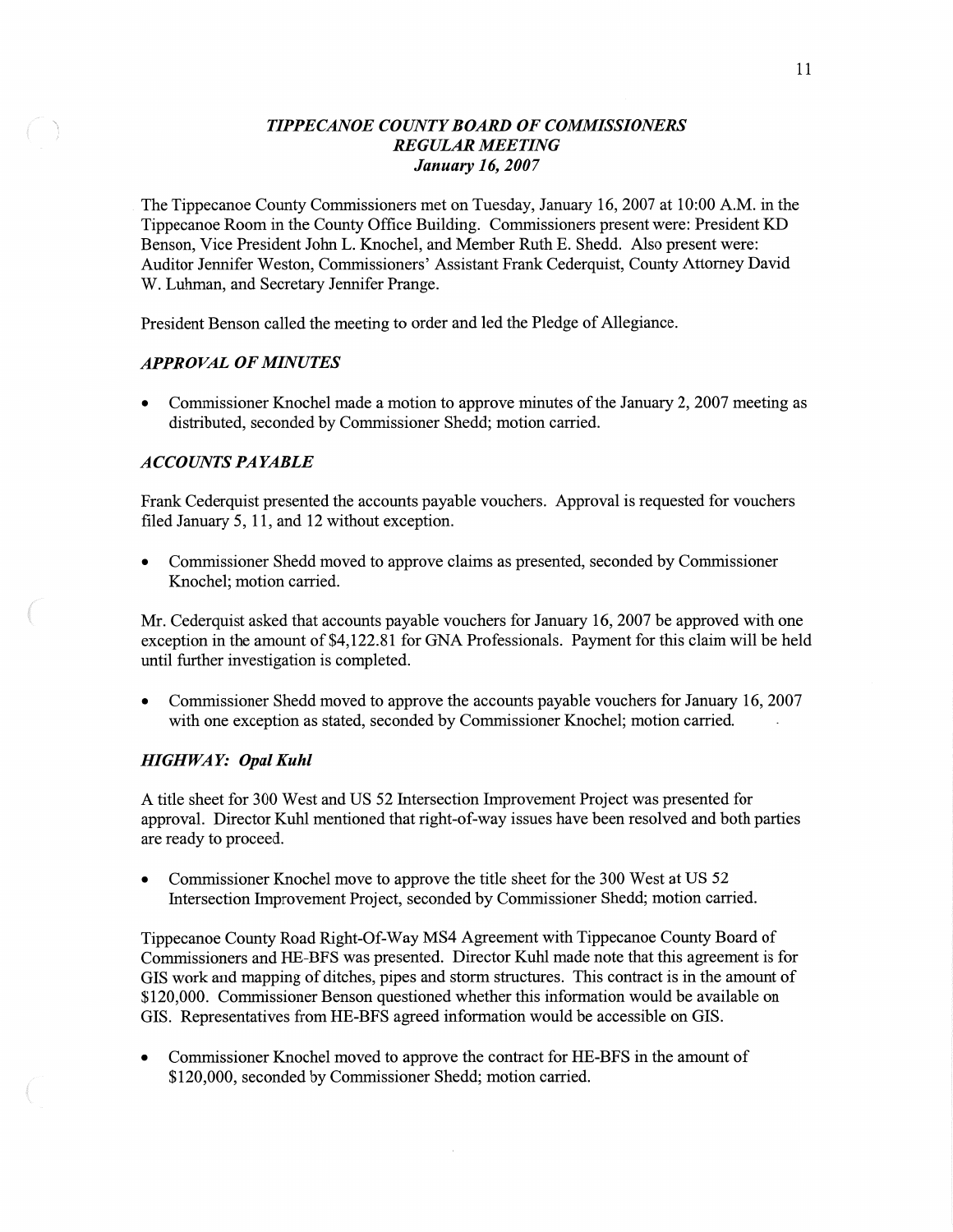Contract modification #3 for the Lauramie Creek **Erosion** Project was presented for approval in the amount of \$18,007.75. **This** modification includes dirt for gabions and rip rap areas. Change order #4 balances quantifies left from the summer project to include borrows, rip-rap, erosion control blankets, geo-textiles, seeding and guardrail. **This** change order is in the amount of \$27,524.90.

**0** Commissioner Knochel moved to approve the Contract Modification #3 and Change Order #4 as presented, seconded by Commissioner Shedd; motion carried.

Street Acceptance for Hadley Moors, Part 7, Crusade Drive 50' with a bond amount of \$1,389 was presented by Director Kuhl.

**0** Commissioner Knochel moved to approve the Street Acceptance **into** the county system, Hadley Moors Part 7 with accompanying bond as presented, seconded by Commissioner Shedd; motion carried.

Director Kuhl presented a Street Acceptance for Blackthorne, Phase One, Peridian Drive, Morallion Drive, Morallion Court, Trego Court and Kerfoot Drive. The total for this Street Acceptance is 2,579.88 feet with a bond amount of \$38,400.

**0** Commissioner Knochel moved to approve the Phase One streets as presented with the accompanying bond, seconded by Commissioner Shedd; motion carried.

Director Kuhl is asking for approval on a Parcelization and Grant of Right-of-Way for Margaret and James Williams on County Road 1200 South. There are two parcels; one is a 2.192 acre tract and the other is 5.0 acre tract.

**0** Commissioner Knochel moved to approve the acceptance for the grant right-of—way for 1200 South and Grant, seconded by Commissioner Shedd; motion carried.

Director Kuhl presented **a** Construction Maintenance **Bond** for J .R. Kelly, Inc. for property at 5701 N. 50 West to install a water line.

Commissioner Knochel moved to approve the construction maintenance bond for J.R. Kelly, seconded by Commissioner Shedd; motion carried.

Supplemental Agreement #5 for the McCarty Lane extension fiom 550 East to SR 26 from DLZ. Director Kuhl noted a substantial increase in the agreement. The Highway department is working with developers and DLZ on alignment to ensure that this project is in **line** with rezones done several years ago. Director Kuhl stated that DLZ is ready to proceed with design and survey work. DLZ is also designing the drainage for both the road and the ditch connecting to the regional detention pond. The contract amount is \$245,050.

**0** Commissioner Knochel moved to approve the Supplemental Agreement #5 for McCarty Lane Extension, seconded by Commissioner Shedd; **motion** carried.

Director Kuhl presented a Covered Bridge Certificate. **This** certificate declares the number of covered bridges in Tippecanoe County. Director Kuhl stated that there are no covered bridges and no plans to build.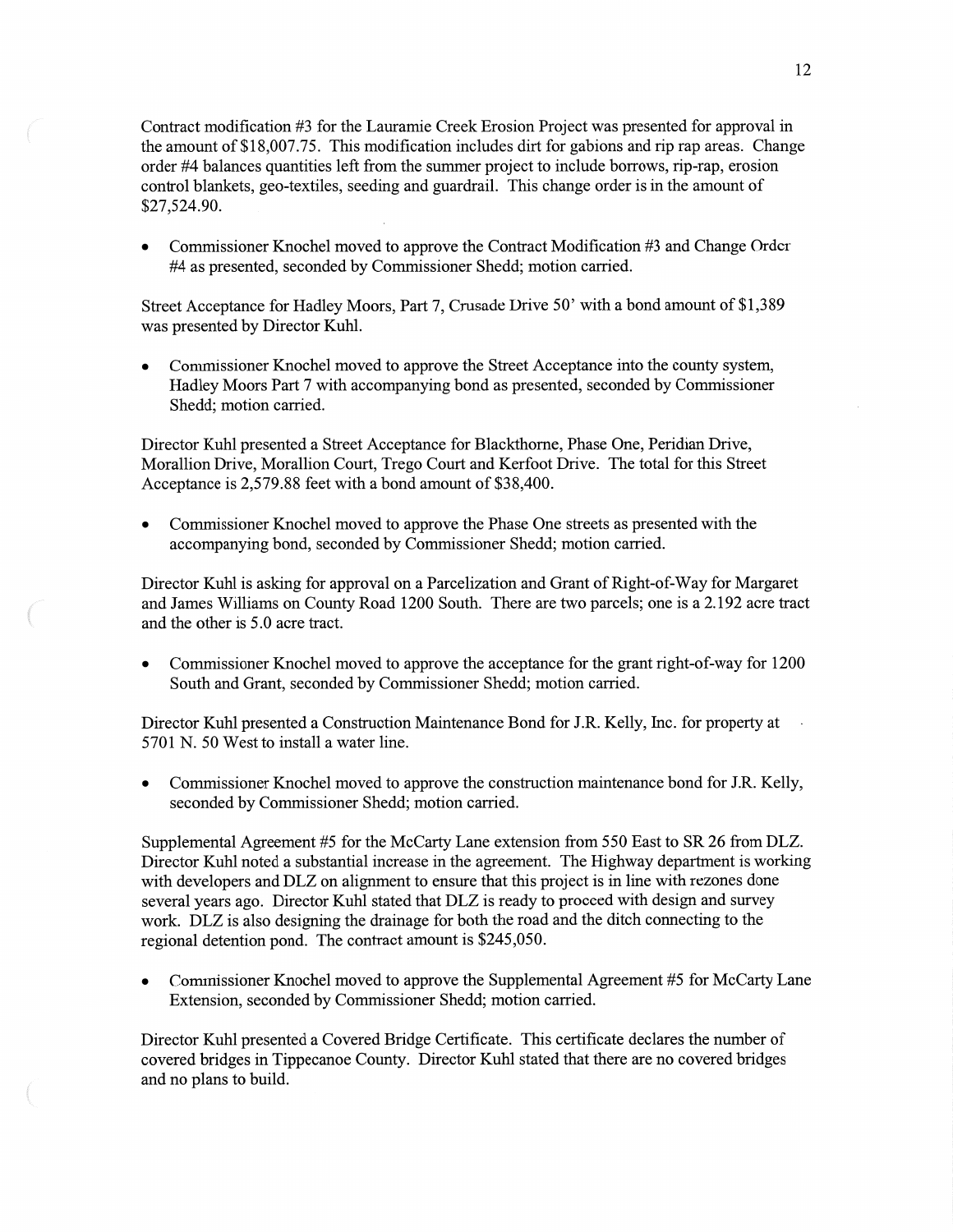*0* Commissioner Knochel moved to approve the Covered Bridge Certification, seconded by Commissioner Shedd; **motion** carried.

### *SHERIFF: Tracy Brown*

Sheriff Tracy Brown's compensation agreement was presented to the Commissioners for approval. Sheriff Brown noted he was pleased with **this** contract and would ask the Commissioners to accept it as written. Commissioner Benson thanked the Sheriff for accepting **this** type of agreement and stated that *this* agreement had been **successful** with Sheriffs in the past.

**0** Commissioner Knochel moved to approve the compensation agreement for Sheriff as presented, seconded by Commissioner Shedd; motion carried.

#### *CASA: Connie Schneck*

CASA is requesting permission to apply for **a** Criminal Justice Institute Grant. Ms. Schneck stated that a current problem at **CASA** is the lack of staff to supervise and support the number of volunteers needed for the program. These volunteers are advocates for children that are abused and neglected in our community. Last year, 483 children were assigned to the program. **This**  grant would provide **CASA** with a part-time employee.

**0** Commissioner Knochel moved to approve the grant request from CASA as stated, seconded by Commissioner Shedd; **motion** carried.

#### *YOUTH* SER *VICES UPDATE: Rebecca Humphrey*

Director Humphrey **thanked** the Commissioners for assisting her in her transition as the new Executive Director of Youth Services. Director Humphrey has been reviewing previous facility reports as well as contacting possible sites for the new facility. Currently, she is investigating youth resources and practices across the state and meeting With community members to discuss issues and concerns. Director Humphrey will provide a formal report at the February Commissioners' meeting as she **will continue** to do each month after. Director Humphrey has met with Judge Loretta Rush weekly and Jason Kniola of Cary Home regarding the progress and vision for our county.

#### *BUILDING COMMISSION:* Ron *Highland*

## For the *record: Dave Luhman stepped* out as *County Attorney* and *Attorney* Jay *Seeger stepped* in.

Building Commissioner Ron Highland presented information regarding an unsafe structure located on Wyndham Way in West Lafayette. Owner Pat Richards informed the Building Commissioner's office of possible structural problems in May of 2006. This unit was inspected by Building Commissioner **Highland** and Ken Brown and determined to be an unsafe structure per Building Ordinance 94-23cm and IC 36-7-9. Building Commissioner Highland had documented a timeline of events leading up to December 2006 and now recommending that the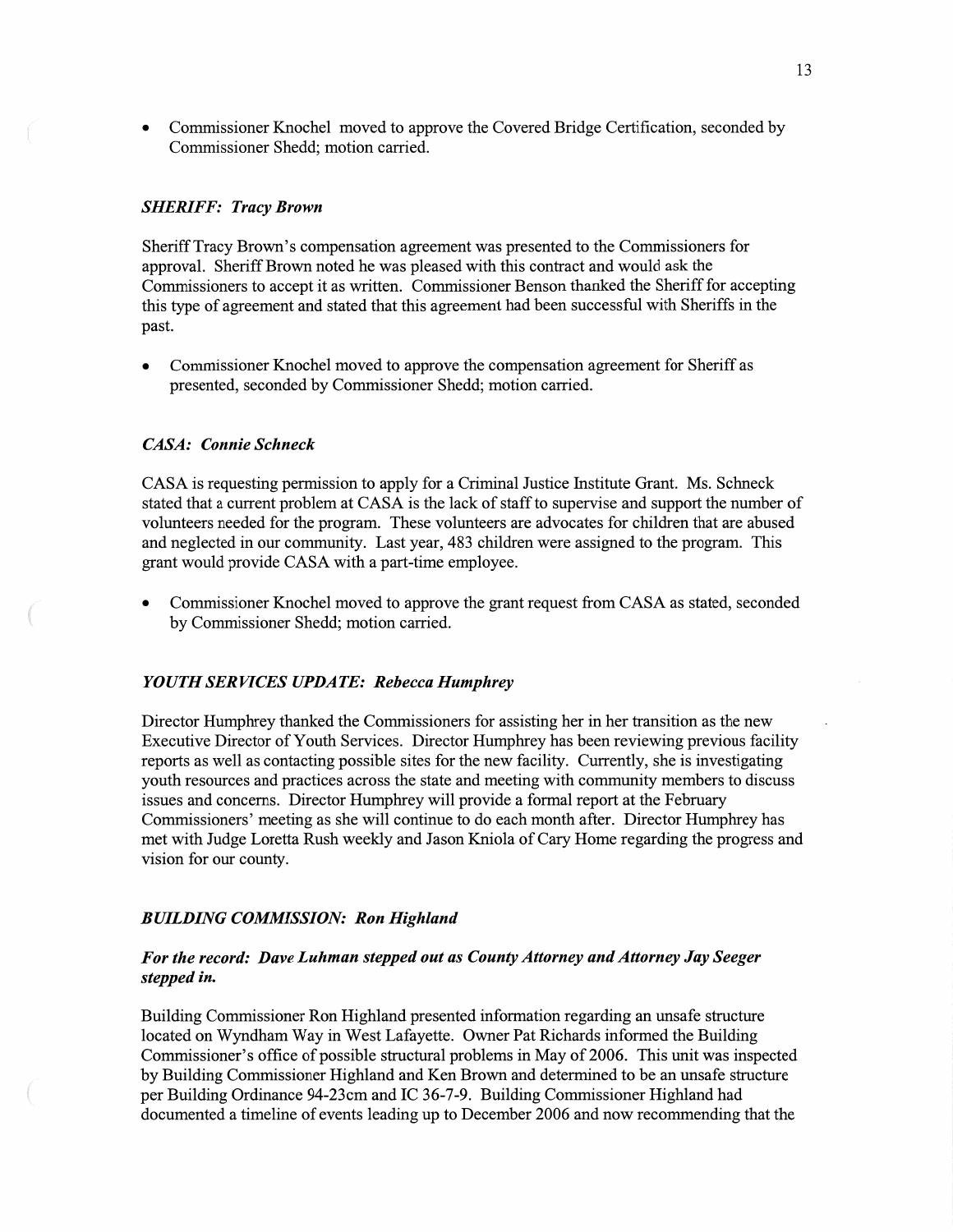County Commissioners take action in resolving this matter. Mr. Richard, with his attorney Christine DeSanctis informed the Commissioners of their current status with the structure. Ms. DeSanctis asked that this property not be destroyed due to the fact that this is evidence for their case currently waiting for trial in Circuit Court. Building Commissioner Highland stressed the importance of safety for the community and homeowners in **that** area, as well the liability on the county in the event the structure should fall. Ms. DeSanctis indicated that the owner has fenced the perimeter of the property and posted signs of "no trespassing" and "do not enter". Attorney Jay Seeger presented information regarding the structure with an engineering report to each commissioner. Attorney Seeger also presented options for the Commissioners, to include a fine for not complying with county request. He mentioned that a fine would perhaps motivate the owner to take action to obtain a court order or proceed with demolition. Building Commissioner Highland stated the fact that the owner has had ample time to comply with the County's request. Attorney Seeger proposed that in the event that owner complies with the request, the fine could be withdrawn.

**0** Commissioner Knochel moved to uphold the **decision** of the Building Commissioner and requested the owner take appropriate action. Mr. Richard should attend the Board of Commissioners' meeting on March 5, 2007 with an update on the progress. If the owner fails to meet request and deadline **a** \$5,000 fine will be enforced. Seconded by Commissioner Shedd; **motion** carried.

#### For the *record:* Jay *Seeger left* the *meeting* and *Dave Luhman returned.*

## *LIGHT* AND *BREUNING, INC. SCAN* NE *T SOFT WARE AGREEMENT*

Frank Cederquist, Commissioner's Assistant, presented **a** support agreement from Light & Breuning, Inc. Scan Net Software that operates the parking garage equipment. **This** agreement between Tippecanoe County and Light & Breuning is \$540 per quarter with a 2-year agreement. Attorney Luhman reviewed this agreement and determined it is acceptable.

**0** Commissioner Knochel moves to approve the agreement between Tippecanoe County and Light & Breuning, Inc., seconded by Commissioner Shedd; motion carried.

## *BULK COPY AGREEMENT*

Attorney Luhman presented a proposed agreement from the Recorder's office. Recorder **Oneta**  Tolle is requesting the Commissioners approve the Bulk Copy Agreement to sell copies of documents in bulk. This agreement would allow the Recorder to enter into a contract With businesses that purchase a large amount of copies. Copies Will be charged at the statutory fee of \$.05. Attorney Luhman informed the Commissioners that this contract has been in place with previous recorders.

**0** Commissioner Knochel **moved** to approve the Bulk Copy Agreement, seconded by Commissioner Shedd; motion carried.

### *REPORTS* ON *FILE*

Tippecanoe County Library, Wabash River Heritage Corridor Commission, and Mail & Duplicating are on file in the Commissioners' office.